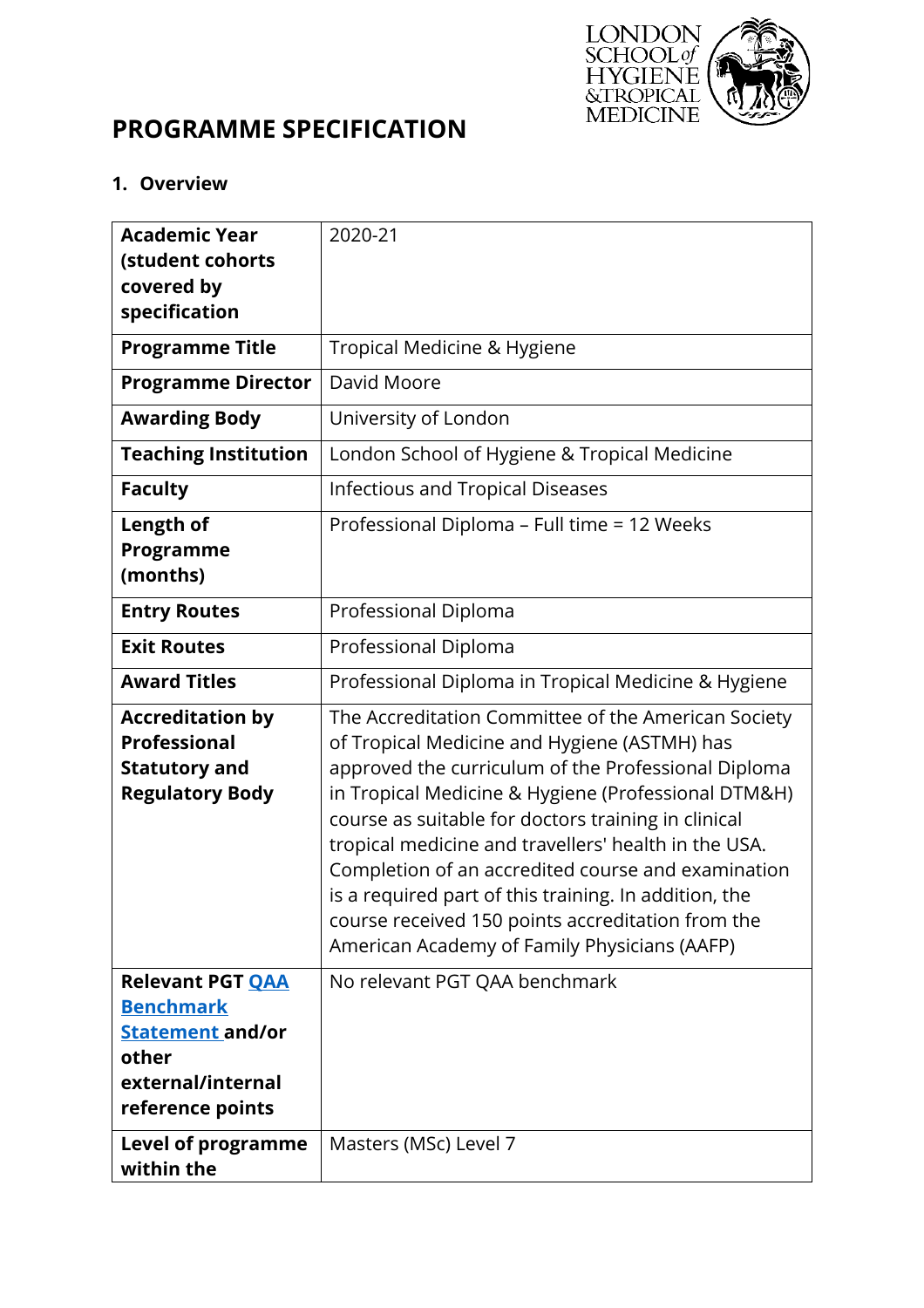| <b>Framework for</b><br><b>Higher Education</b><br>Qualifications<br>(FHEQ) |                                                                                                                                                                                                                                                                                                                                                                                                                                                                                                                                                                                                                                                                                                 |                                |         |                                |  |
|-----------------------------------------------------------------------------|-------------------------------------------------------------------------------------------------------------------------------------------------------------------------------------------------------------------------------------------------------------------------------------------------------------------------------------------------------------------------------------------------------------------------------------------------------------------------------------------------------------------------------------------------------------------------------------------------------------------------------------------------------------------------------------------------|--------------------------------|---------|--------------------------------|--|
| <b>Total Credits</b>                                                        | CATS: 0                                                                                                                                                                                                                                                                                                                                                                                                                                                                                                                                                                                                                                                                                         | N/A (not<br>credit<br>bearing) | ECTS: 0 | N/A (not<br>credit<br>bearing) |  |
| <b>HECos Code</b>                                                           | Not applicable                                                                                                                                                                                                                                                                                                                                                                                                                                                                                                                                                                                                                                                                                  |                                |         |                                |  |
| <b>Mode of Delivery</b>                                                     | For 2020/21 Tropical Medicine & Hygiene will be<br>taught via a blended learning approach. Lectures will<br>be delivered using a combination of asynchronous<br>(recorded) and synchronous (live and interactive)<br>activities. The practical element of the module will be<br>delivered on campus in a 5-week block (from 2<br>November 2020).                                                                                                                                                                                                                                                                                                                                                |                                |         |                                |  |
| <b>Mode and Period of</b><br><b>Study</b>                                   | Full time for 12 consecutive weeks                                                                                                                                                                                                                                                                                                                                                                                                                                                                                                                                                                                                                                                              |                                |         |                                |  |
| <b>Cohort Entry Points</b>                                                  |                                                                                                                                                                                                                                                                                                                                                                                                                                                                                                                                                                                                                                                                                                 | Annually in September          |         |                                |  |
| <b>Language of Study</b>                                                    | English                                                                                                                                                                                                                                                                                                                                                                                                                                                                                                                                                                                                                                                                                         |                                |         |                                |  |
| <b>Re-sit Policy</b>                                                        | https://www.lshtm.ac.uk/sites/default/files/academic-<br><u>manual-chapter-08a.pdf</u>                                                                                                                                                                                                                                                                                                                                                                                                                                                                                                                                                                                                          |                                |         |                                |  |
| <b>Extenuating</b><br><b>Circumstances</b><br><b>Policy</b>                 | https://www.lshtm.ac.uk/sites/default/files/academic-<br>manual-chapter-07.pdf                                                                                                                                                                                                                                                                                                                                                                                                                                                                                                                                                                                                                  |                                |         |                                |  |
| Programme<br><b>Description</b>                                             | This intensive three-month course combines practical<br>laboratory work, with online lectures and seminars to<br>provide doctors with the learning that will form the<br>basis of professional competence in tropical medicine.<br>It is designed for physicians planning to work in the<br>tropics, physicians with tropical experience requiring<br>broader and deeper insights, or practitioners in non-<br>tropical countries requiring experience in clinical<br>parasitology, imported diseases and travel medicine.<br>Most teaching is online, by international experts,<br>offering students unique access to leaders in global<br>health and tropical medicine. Parasitology teaching |                                |         |                                |  |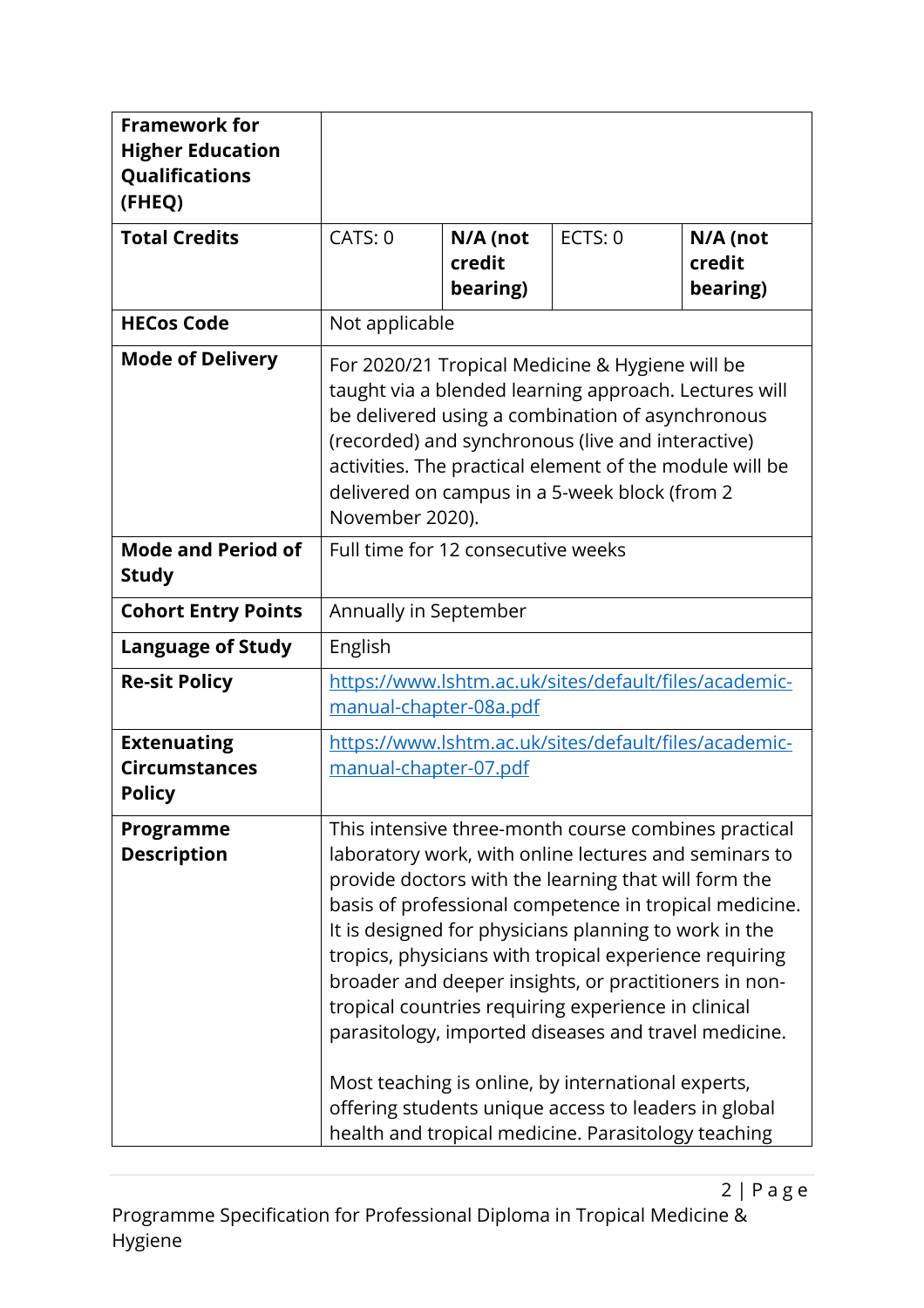|                                                                                        | pairs introductory lectures with complementary wet<br>lab practical training.              |
|----------------------------------------------------------------------------------------|--------------------------------------------------------------------------------------------|
| <b>Date of Introduction</b><br>of Programme<br>(month/year)                            | The last periodic review of the course occurred in<br>2017-18.                             |
| Date of production /<br>revision of this<br>programme<br>specification<br>(month/year) | Extraordinary revisions made in August 2020 in<br>response to Covid-19 mitigation planning |

# **2. Programme Aims & Learning Outcomes**

#### **Educational aims of the programme**

The course aims to teach doctors the skills required to understand, diagnose, treat and prevent diseases that are especially prevalent in tropical and developing countries where resources may be limited. The course has a strong epidemiological base but the scientific basis of infectious diseases is also given priority. A particular feature of the course is the diversity of students who attend. Among the students who take the professional diploma course each year, more than 25 different countries are usually represented. Students range in experience from recently qualified doctors (though usually no earlier than 3 years post-graduation) to specialist infectious disease physicians and surgeons with many years of experience working in tropical and developing countries. The course is continually updated in response to changing needs, new developments in knowledge and technology, and student feedback. It has remained highly popular with students throughout its history which spans over 100 years.

## **Programme Learning Outcomes**

By the end of the course, students will be expected to achieve the following learning outcomes, drawing on material taught across different elements and assessed in a variety of ways.

- i. Compare and contrast the management of communicable and noncommunicable diseases in different contexts
- ii. Critically evaluate the evidence for public health interventions in resource-limited settings
- iii. Prepare and examine biological specimens for identification of common parasitic and bacterial pathogens and associated vectors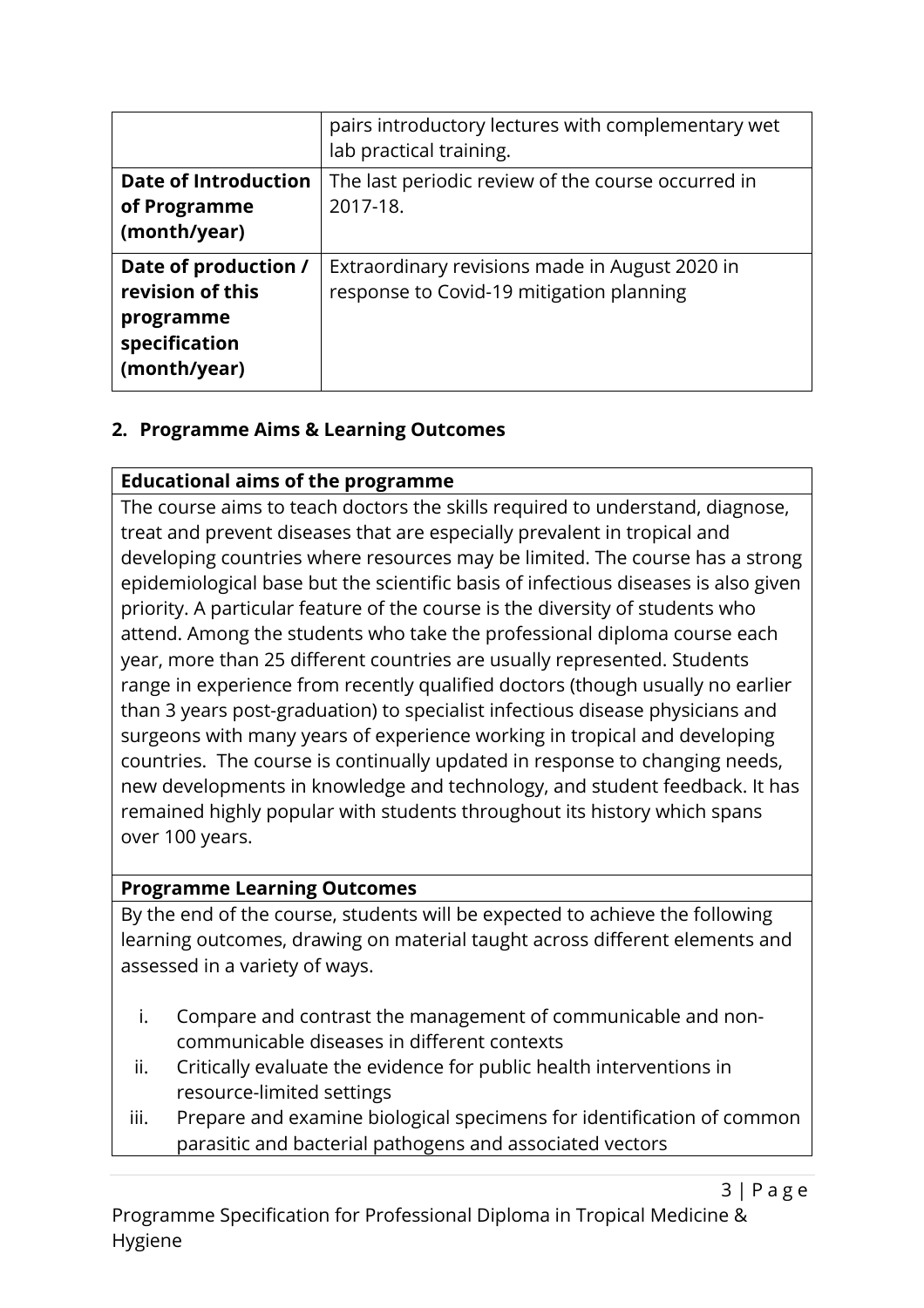# **Teaching and Learning Strategy**

Much of the course is devoted to seminars, in which a multi-disciplinary team of experts from within and outside the LSHTM covers a particular disease or group of diseases in depth. Lectures cover the causative organisms, epidemiology, pathogenesis, clinical features, diagnosis, management and prevention and control of these diseases. Time is set aside after each lecture for discussion. Implications for travel medicine are discussed where appropriate. Other seminars focus on aspects of community public health. These include an introduction to epidemiological methods used in the study of communicable diseases, and lectures on water supply, sanitation and nutrition. Seminars are also held on maternal and child health, noncommunicable disease, population and reproductive health and mental health. Lectures are linked with hands-on practicals in which the laboratory diagnosis of all the major parasitic diseases is taught.

Clinical activities include problem-based teaching, small group discussions and case presentations of "paper cases" often derived from cases seen at the Hospital for Tropical Diseases. The course is intensive, without much free time during the three months. Sessions start at 09.00 most mornings and teaching continues most days until 17.00. See more at:

https://www.lshtm.ac.uk/study/courses/short-courses/DTMH

## **Assessment Strategy**

The examination, which runs over two days in the penultimate week of the course, consists of a best-of-five format multiple-choice question paper, short note public health questions and a parasitology practical exam. See more at: https://www.lshtm.ac.uk/study/courses/short-courses/DTMH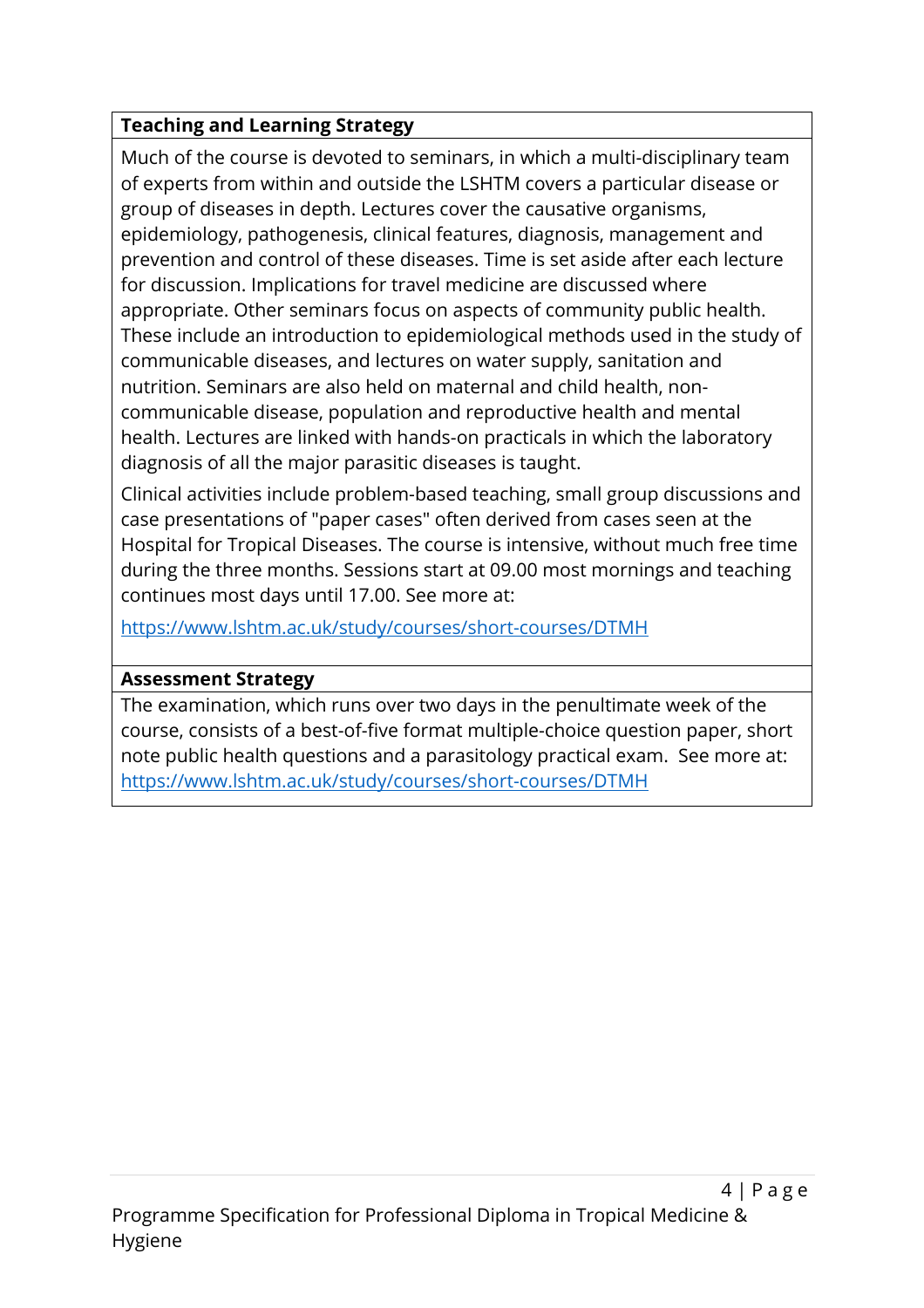## **3. Programme Structure and features, modules, credit assignment and award requirements:**

The course is not divided into modules but comprises a total of 450 notional learning hours, based on a mix of contact teaching time, directed study and selfdirected study time plus assessment. It is generally expected that students will spend on average 40 hours a week on study, including face-to-face sessions and private study. Each week of the course will typically include 35 hours of contact time within the LSHTM and 5 hours of self-directed study.

https://www.lshtm.ac.uk/study/courses/changes-courses

# **4: Entry Requirements**

# **Criteria for admission**

General entrance requirements - The Professional DTM&H is open to doctors who hold a medical qualification from a recognised medical school in any country and are registered to practice medicine by their national regulatory authority. Priority may be given to students from low and middle income countries and to those with at least three years of post-qualification clinical experience.

Applications must be submitted in accordance with the procedures and deadlines given in the prospectus or on the LSHTM website.

For further information, please see

https://www.lshtm.ac.uk/study/applications/applying-short-courses-modules

#### **English language entry requirements Band B**

It is essential that all students have a good command of the English language to benefit from their studies at the LSHTM.

As part of the application process, applicants are required to demonstrate how they meet the LSHTM's minimum English language requirements. This is particularly important for applicants requiring a Tier 4 Student visa, as the UK Home Office dictates that every student from outside the UK and European Union (EU) must show evidence of a minimum level of English language ability (called CEFR1 B2 level), in order for a Tier 4 Student visa to be issued for entry to the UK.